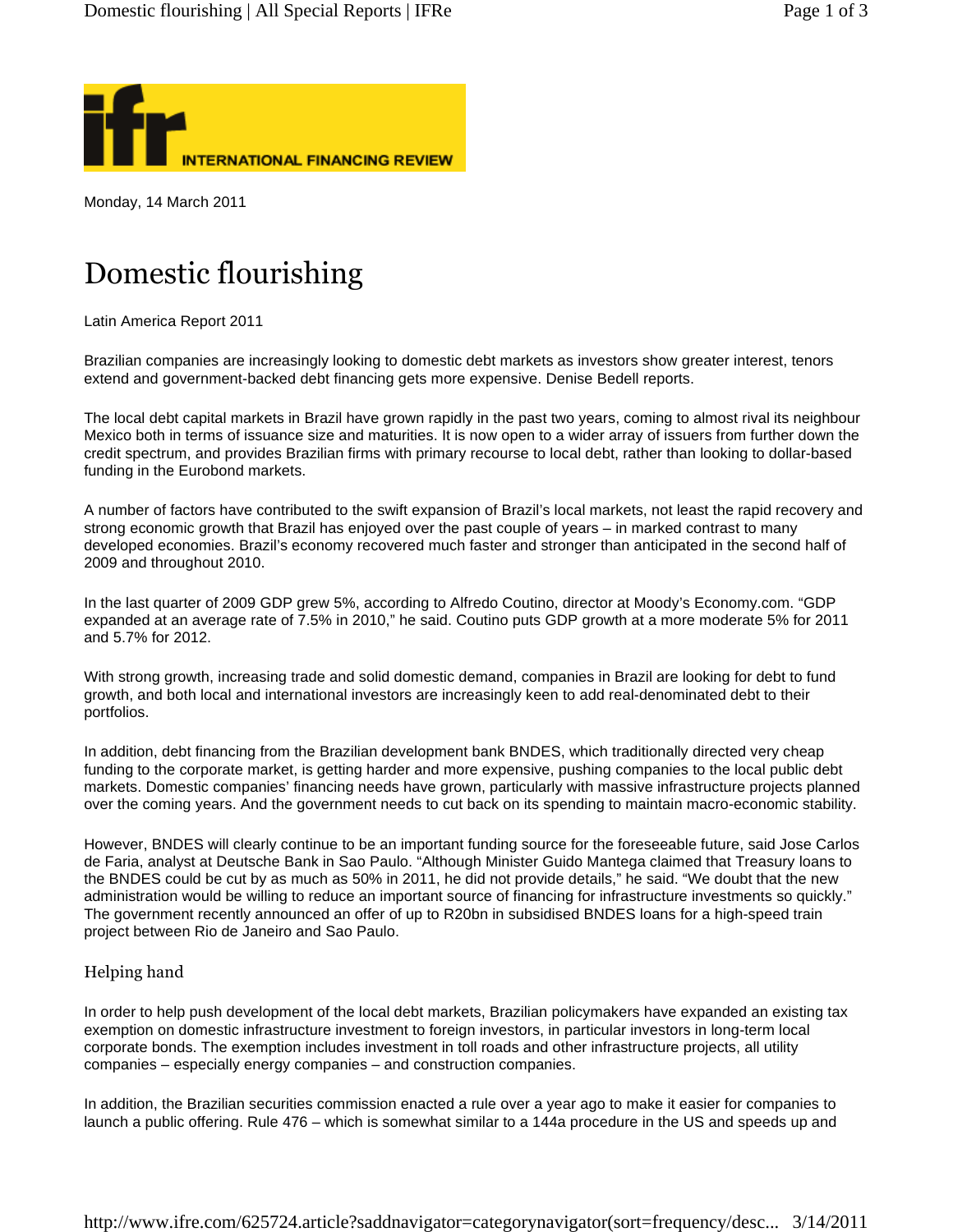eases public launches, with some restrictions – were first used in 2009. Since then a number of companies have launched issues using this procedure.

These changes have affected the type of company that is now accessing the market, and what tenors and deal size that can be launched. "Although there has been a big concentration in the utility sector, there is now a substantial change happening in the market – especially as the country now has a lot of infrastructure investments to make in order to support growth," said Antonio Olivera, head of local debt capital markets at HSBC Brazil. "For example, with the World Cup and the Olympics, Brazil has to build infrastructure to receive these events."

Toll Road Autovias, for example, came to the domestic markets with a R405m debenture due in 2015 through bookrunners Banco Itau and Banco BTG Pactual early in 2010. The Vianorte toll road outside Sao Paulo – owned Spanish firm OHL – came to market with a R400m deal in March last year through bookrunner Banco Itau. The deal has a maturity of 2015.

Transactions are also starting to have longer maturities in comparison with the past. "Now we see market transactions with 10-year, or even 15-year maturities," said Eduardo Soares, corporate and securities partner with Tauil & Chequer Advogados in Brazil. "This is not the majority of transactions, but we have already had a few."

This is being driven by increasing appetite from both local and international investors. Katia Bouazza, head of global capital markets, Latin America at HSBC, said: "In the past Brazil, although active, looked primarily like a bank market given the banks' hold levels. But this past year, it really became a fully-fledged market with third-party distribution. Distribution to pension funds and investors is a big development in Brazil."

In the past, getting access to long term funding was a challenge for corporates in Brazil. The Brazilian government itself is still paying double digit rates on its own borrowings, making corporate bonds of less appeal to investors. In fact, Brazil offers among the highest returns on debt in the world's 20 biggest economies after adjusting for inflation, according to Thomson Reuters.

It is tough convincing portfolio managers getting double digit returns for what is, for all practical purposes, a risk-free return in the form of government debt, to take on the extra work and risk associated with corporate bonds, for a minimal additional return. It is quite a different situation from the US where investors are lucky to get 3.5% from government bonds, and are therefore keen to find a higher return.

The local market in Mexico is more developed in terms of structures, while longer tenors are available, said Olivera. But "Brazil became investment grade a few years ago, whereas Mexico has been investment grade for many years," he said. "This makes a big difference because the perception of international investors changes diametrically when a country becomes investment grade."

Brazilian companies are taking advantage of that changed perception, and the drive for yield, to fund themselves in the local real-denominated markets.

## Building a secondary market

One of the factors inhibiting the further development of domestic debt markets, in Brazil and Latin America generally, is the dearth of a secondary market. When investors purchase domestic debt they are likely to be stuck with it until maturity. This limits liquidity and effectively caps both issuance volumes and maturities on real-denominated paper.

The government is working to change that. "A lot was done already but I think in the near future we will have a lot of attention from the regulatory authority on developing a secondary market," said Soares.

Another development which could help open up the local debt markets to further issuance is the development of the global depositary note structure – a debt equivalent to the equity-based global depositary receipt or American depositary receipt product. "A few banks are promoting these as a way to allow US investors to buy a dollardenominated instrument based on a local currency offering," said Marc Rossell, Partner at law firm Chadbourne & Parke.

The search for yield is clearly driving interest in the product. "The yield that one can get on a bond in the US market is